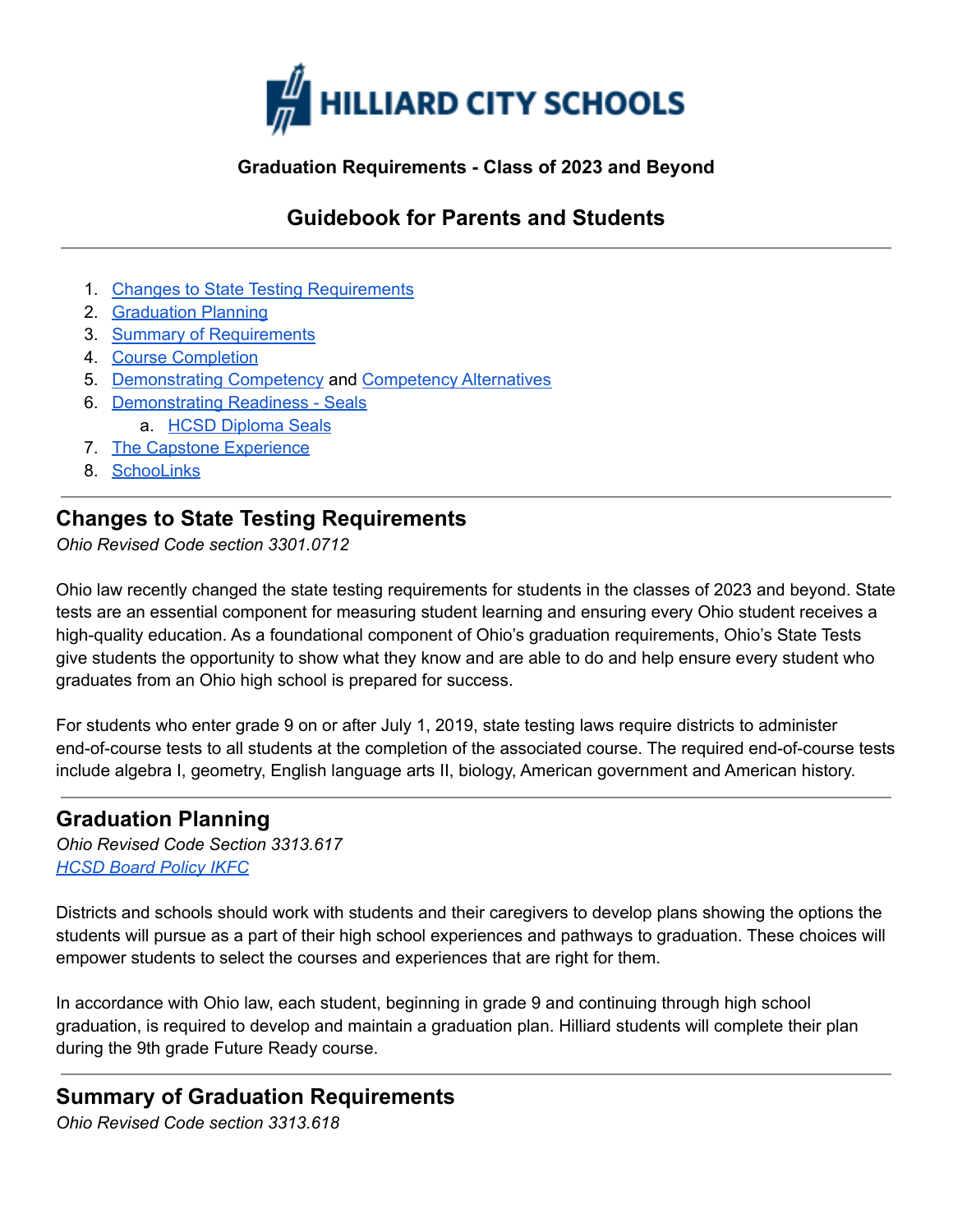Students in the classes of 2023 and beyond (those who entered grade 9 on or after July 1, 2019) must meet the new requirements. Ohio's new graduation requirements consist of three key components:

1. **Course Completion**: Students will satisfy Ohio's curriculum requirements and any additional local requirements. Students will complete the state minimum 20 units, with specific units required in each content area. Hilliard requires 21.5 credits to graduate.

2. **Competency**: Demonstration Students will demonstrate competency in the foundational areas of English language arts and mathematics or through alternative demonstrations, which include College Credit Plus, career-focused activities or military enlistment.

3. **Readiness Demonstration**: Students will demonstrate readiness for their post-high school paths by earning two seals that allow them to demonstrate important foundational and well-rounded academic and technical knowledge, professional skills, social and emotional competencies, and leadership and reasoning skills.

# <span id="page-1-0"></span>**Course Completion**

Ohio law outlines the course requirements all students must complete to earn a diploma. Ohio students must earn a minimum of 20 units in specific subject areas. Hilliard has requirements that exceed the state minimums outlined below.

| <b>General Course Requirements</b> | <b>State Minimum</b>                                                                                                                                                                            |  |
|------------------------------------|-------------------------------------------------------------------------------------------------------------------------------------------------------------------------------------------------|--|
| English Language Arts              | 4 units                                                                                                                                                                                         |  |
| <b>Mathematics</b>                 | 4 units - Must include one unit of algebra II or the equivalent                                                                                                                                 |  |
| Science                            | 3 units - Must include one unit of physical science, life science, and<br>advanced study                                                                                                        |  |
| Social Studies                     | 3 units - Must include American History, American Government, and<br><b>World History</b>                                                                                                       |  |
| Health                             | $\frac{1}{2}$ unit                                                                                                                                                                              |  |
| <b>PE</b>                          | $\frac{1}{2}$ unit                                                                                                                                                                              |  |
| <b>Electives</b>                   | 5 units - Must include a combination of world language, fine arts,<br>business, career-technical, family and consumer science, technology,<br>or additional core courses not otherwise required |  |
| <b>HCSD Requirements</b>           | $\frac{1}{2}$ Future Ready<br>$\frac{1}{2}$ Financial Literacy (also a state requirement)<br>1/2 The Capstone Experience                                                                        |  |

# <span id="page-1-1"></span>**Demonstrating Competency**

*Ohio Revised Code section 3313.618(B)(1)*

Students must earn a "competency" **score of 684 on both** the English II and algebra I end-of-course tests. Students not earning competency scores on the first attempt must be offered appropriate remediation and supports and retake the test at least once. In lieu of attaining competency scores on the state tests, students can use alternative ways to demonstrate competency.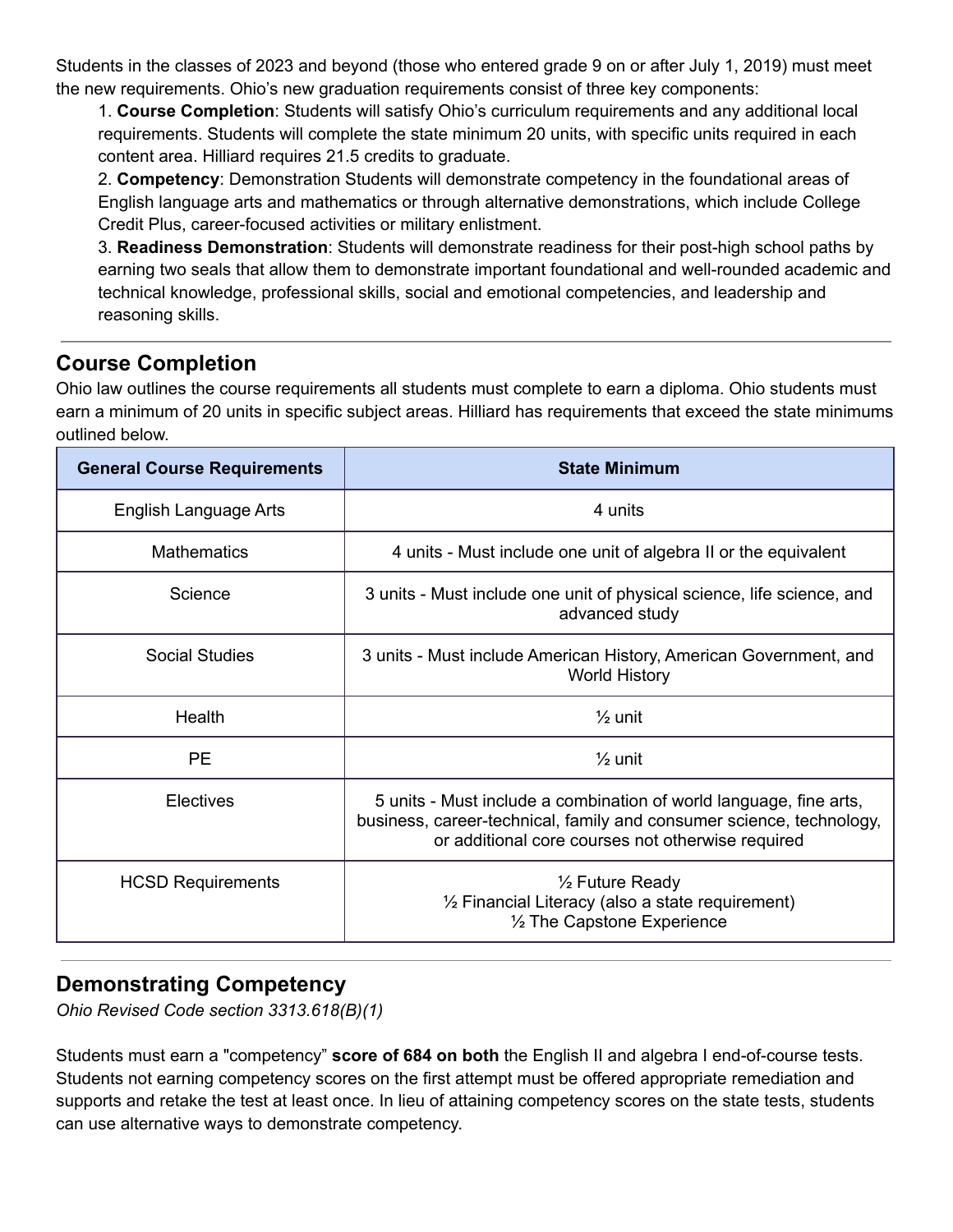If a student does not meet the competency score on the Algebra I and/or English language arts II test, they must retake the test at least once before pursuing other competency options for graduation purposes. *[ORC 3313.618(B)(1)] Once a student has retaken a test they can use the competency alternatives even if scores are not returned yet.*

State law *[ORC 3313.618(B)(1)]* requires districts to offer remedial support to any student who fails to attain competency scores on one or both of the tests. These remedial supports are locally defined. These supports include but are not limited to: Response to Intervention, Workshop courses, Personal Success Network, Credit Recovery, Mental Health Support.

### <span id="page-2-0"></span>**Competency Alternatives**

1. College Credit Plus – Earn college credit in a non-remedial math or English course (for the subject area not passed) to demonstrate competency.

2. Career Experience and Technical Skill – Complete two demonstrations to show competency, at least one of which must be a foundational option.

Foundational: a. Earn a score of proficient or higher on three or more WebXams in a single career pathway; b. Earn a 12-point approved industry-recognized credential or group of credentials totaling 12 points in a single career field; c. Complete a pre-apprenticeship in the student's chosen career field or, for students ages 18 and older, show evidence of acceptance into an apprenticeship program after high school.

Supporting: a. Complete a 250-hour work-based learning experience with evidence of positive evaluations; b. Earn the workforce readiness score on WorkKeys; or c. Earn the OhioMeansJobs-Readiness Seal.

3. Military Readiness – Competency can be achieved by meeting the requirements to enlist in the military, which can be demonstrated by a contract with the military to enlist upon graduation (see the Military Enlistment Seal guidelines in this document for more information about enlistment).

4. ACT/SAT Remediation Free Score - Students can demonstrate competency for subject area not passed by earning the following scores on the ACT or SAT:

| <b>SUBJECT</b>                                                                                                                                                       | <b>ACT</b>                                | <b>SAT</b>                                                      |
|----------------------------------------------------------------------------------------------------------------------------------------------------------------------|-------------------------------------------|-----------------------------------------------------------------|
| <b>English Language Arts</b><br>*To demonstrate competency in<br>English II, a student must be<br>remediation-free in <b>BOTH</b><br>English and reading on the ACT. | English subscore of 18 (or higher)        | Evidence-Based Reading<br>and Writing (EBRW) 480 (or<br>higher) |
|                                                                                                                                                                      | Reading subscore of 22 (or higher)        |                                                                 |
| <b>Mathematics</b>                                                                                                                                                   | Mathematics subscore of 22<br>(or higher) | Mathematics 530<br>(or higher)                                  |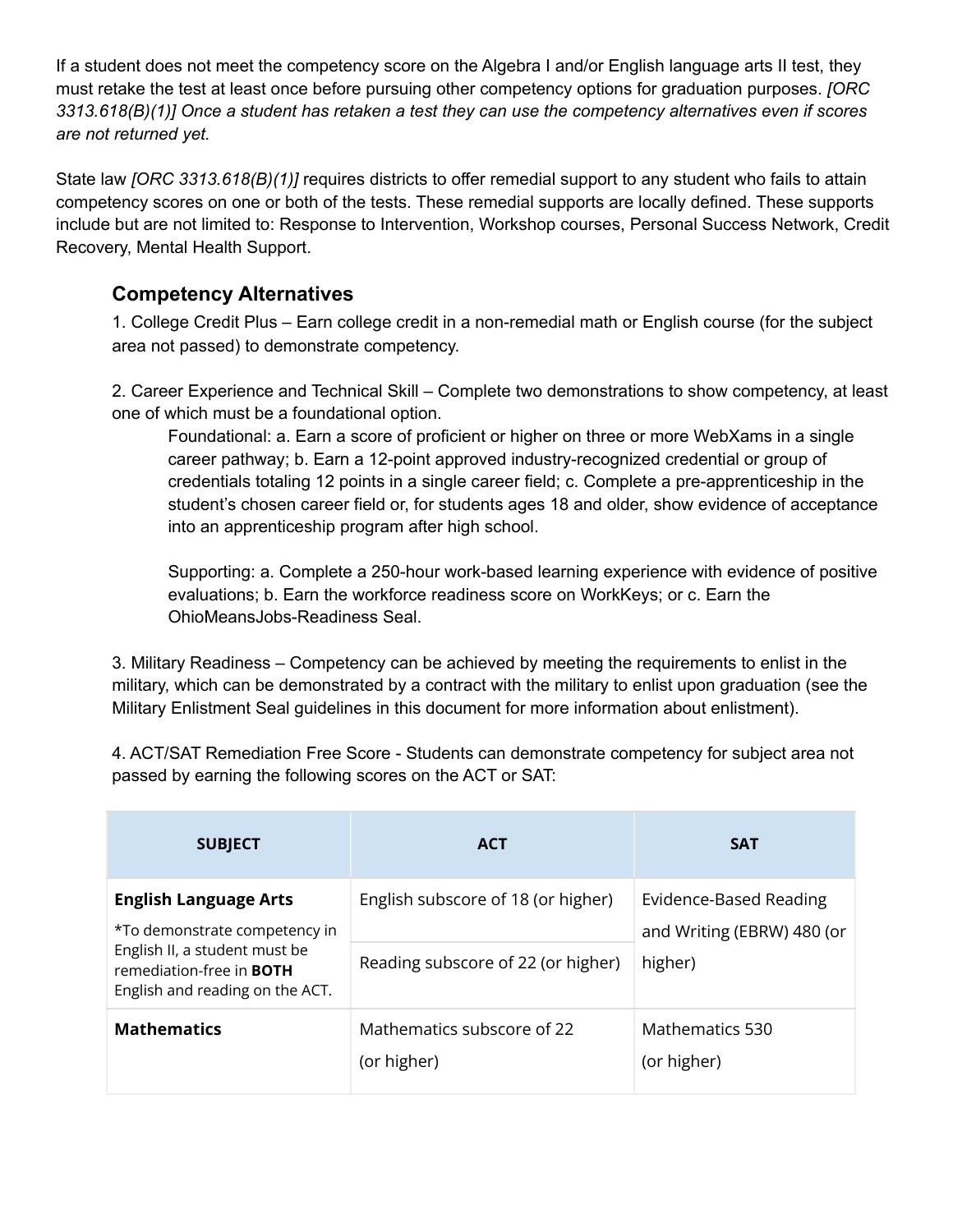### <span id="page-3-0"></span>**Demonstrating Readiness - Seals**

State law created 12 diploma seals for students to demonstrate academic, technical and professional readiness for careers, college, the military or self-sustaining professions. Each seal allows students to demonstrate knowledge and skills essential for future success in their chosen post-high school paths.

Students will demonstrate readiness by earning at least two diploma seals, **one of which must be state defined**. Seals help students develop an array of critical skills that are valuable to them as they transition to the next steps after high school. Schools should consider encouraging students to pursue seals that meet their individual interests and skills. Graduation planning will be an important step in supporting students in earning their seals.

### **Detailed information about the seals and their corresponding HCSD programs/courses can be found in the Program of Studies. ([Document](https://docs.google.com/document/d/e/2PACX-1vQhLf9ZLRcjtlJrlx2vH60pITLCZ5W-_wb6qTRGjVBx1VDKZtce5_eKAhFPToL0MuKNpTxyIVcyNJYQ/pub) linked here[.\)](https://docs.google.com/document/d/1_VgVqbkOeibqW80xcaLg5RbvZDs_v-W2l6MQxaNjmHI/edit)**

The seals will be affixed to the student's diploma and transcript.

#### **Middle School Students and Seals**

Middle School students who take high school level courses that meet the requirements of the Seals can use that credit to show demonstration and earn a seal. This includes high school credit courses and/or CCP.

For locally defined seals, course work and credit earned during middle school can be used for earning seals, but all community service hours, student engagement hours/clubs/activities, or other project work must be completed during high school.

Ohio Means Jobs Seal - Students cannot begin earning the Ohio Means Jobs Seal until high school.

# <span id="page-3-1"></span>**The Capstone Experience**

The Capstone experience is an opportunity for students to challenge themselves outside the traditional curriculum. An exploration of a career path, an occasion to serve a community, a chance to develop and/or explore a particular skill, a preparation for a specific event – a capstone encourages self-discovery and responsibility. The Capstone graduation requirement will be fulfilled in cooperation with the building capstone coach. The capstone coach role is to oversee and advise each student from the planning process through the final presentation of learning. The capstone is a self-paced learning experience similar to an independent study course. The capstone coach serves as the teacher in charge of the course, but there is no physical class time that a student participates in during the school year. Frequent check-ins, both online and in-person, are required of each student as they complete their capstone experience.

When selecting or declaring their intentions for the capstone requirement, students will be advised to begin with a broad idea of how they can benefit themselves and/or the world around them. A student wishing to attend **college** may design an experience to benefit their college application or a program they will complete during college. Students with a future **career** interest may want to explore that career or create an experience that could contribute to a resume down the road. If the college or career path isn't quite as clear, students can choose to create an experience centered around their **interests** so long as the final product benefits themselves, their school, their community, or beyond.

**\*Students may use The Capstone Experience to earn graduation seals such as the OhioMeansJob Seal, Community Service Seal, and/or Honors Diploma Seal(s).**